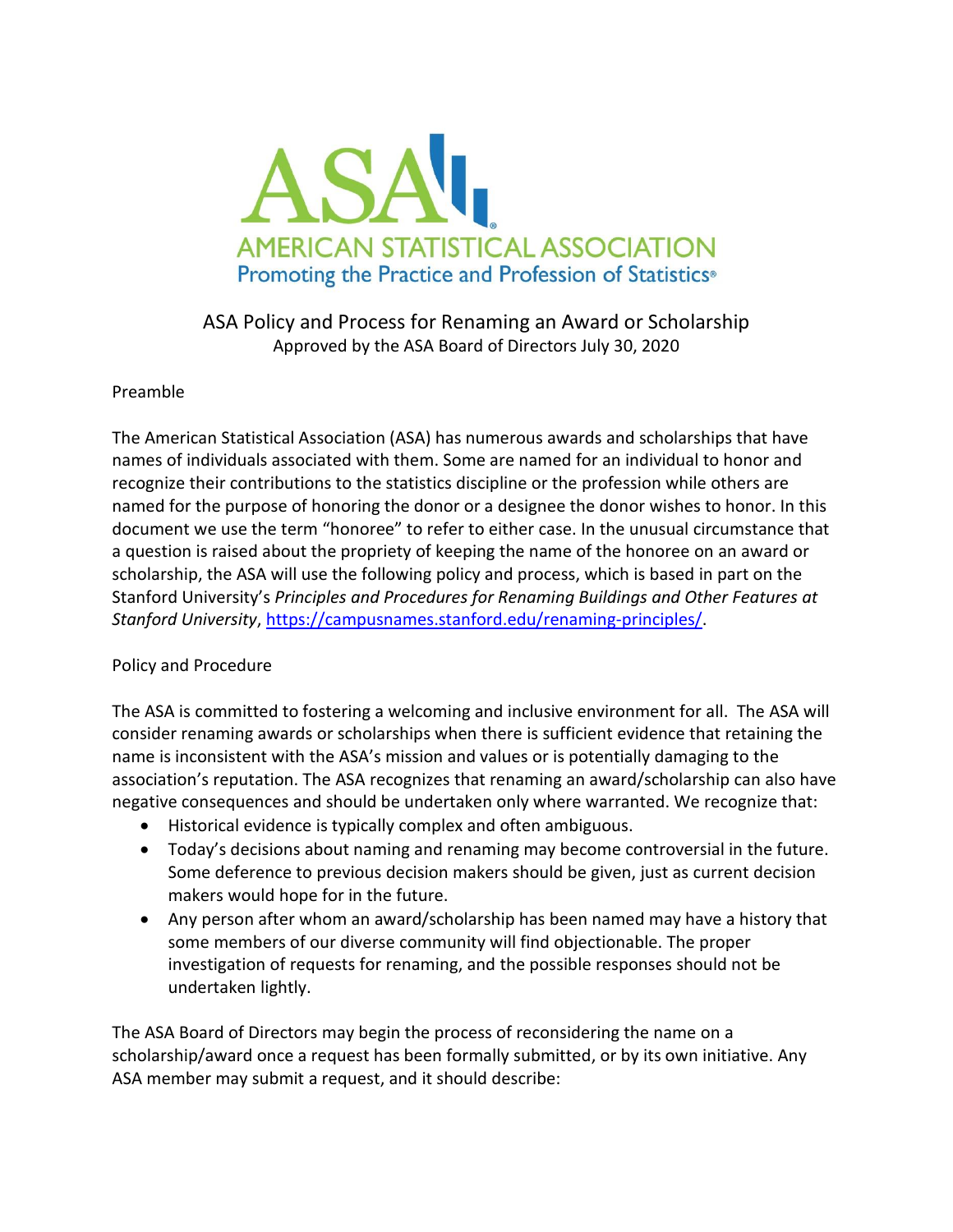- the specific behavior(s) or course(s) of conduct by the person after whom a scholarship/award is named that violate the ASA's mission and values;
- the sources of the evidence of that behavior;
- the nature, depth, and extent of the harm that the continued use of the name may inflict on the ASA's integrity, mission, and communities.

If the Board decides that a discussion of the requested name reconsideration is warranted, the ASA may engage the services of an external entity (for example, a firm specializing in conducting this kind of research) to investigate, under the constraints and conditions described below.

The following factors will be considered during the investigation:

• *The centrality of the person's offensive behavior to his or her life as a whole*. The case for renaming is strongest where the honoree's offensive behavior is inextricably connected with his/her public and professional persona. The case for renaming is weaker where the honoree's offensive behavior, though publicly known, is not a central or inextricable part of his/her public persona―especially when the honoree's behavior was conventional at the time of the behavior or the naming, and when, despite the objectionable behavior, other aspects of the person's life and work are especially praiseworthy.

• *Harmful impact of the honoree's behavior*

The case for renaming the scholarship/award is strong to the extent that retaining a name creates an environment that impairs the ability of members, staff, or others involved in ASA activities of a particular gender, sexual orientation, race, religion, national origin, or other characteristic protected by federal law or ASA policy, to participate fully and effectively in the mission of the ASA. The case is also strong in the case of fraudulent or criminal activities, and other morally repugnant behavior.

- *Strength and clarity of the historical evidence* The case for renaming is strongest when evidence of the person in question's wrongful behavior is clear and unambiguous, and is weakest when the evidence is scant or ambiguous.
- *Prior consideration of the issues*. The case for renaming is stronger when the honoree's offensive conduct came to light after the naming, or where the issue was not the subject of prior deliberation. The case for renaming is weaker when the ASA addressed the behavior at the time of the naming and nonetheless decided to honor the person, or when the ASA has already considered and rejected a prior request for renaming.

• *Possibilities for mitigation*

In considering whether to retain or eliminate a name, it should be taken into account whether the harm can be mitigated, and historical knowledge preserved by recognizing